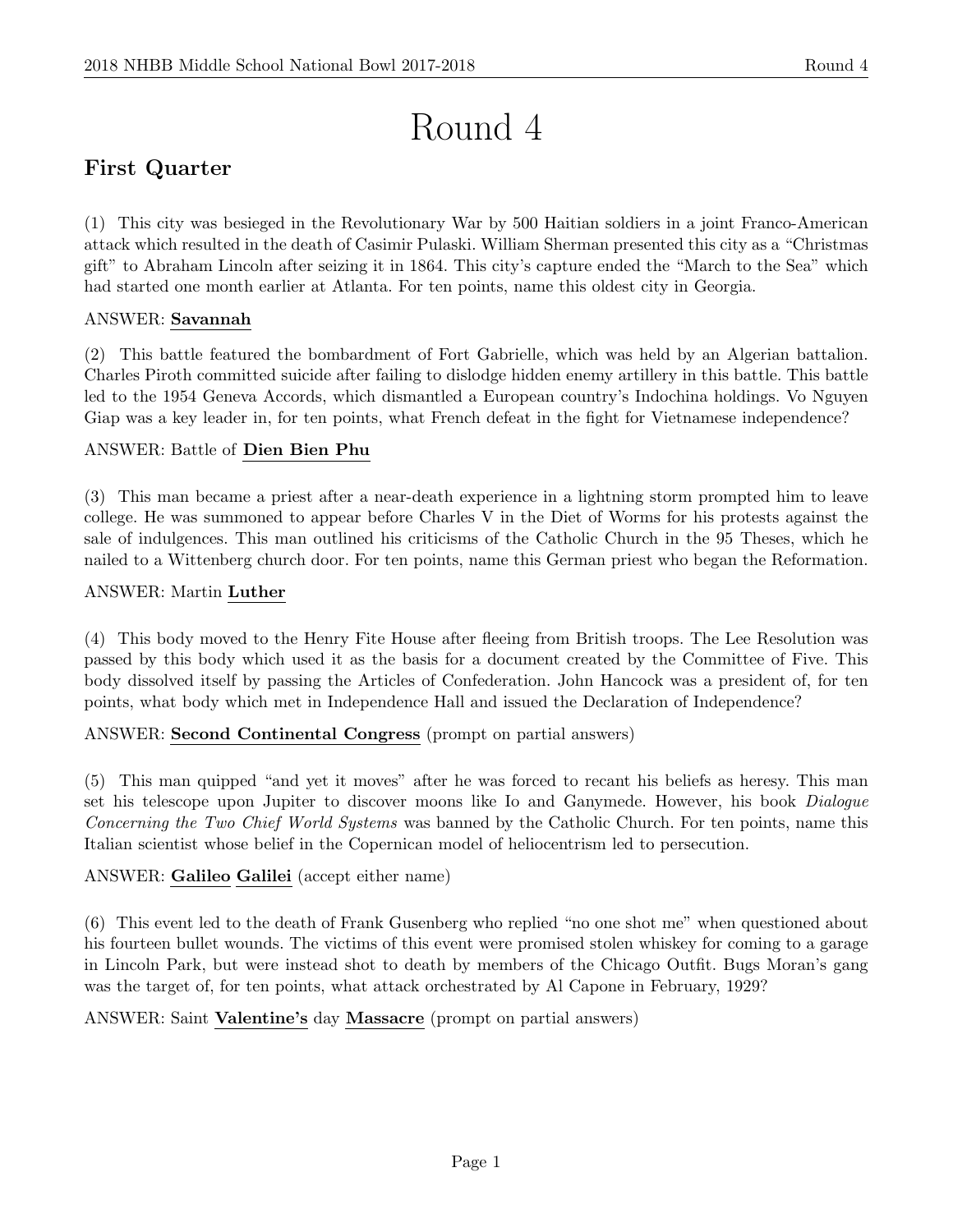(7) This humanitarian convinced Isambard Kingdom Brunel to build the Renkioi facility. In response the conditions at the Selimiye Barracks, this worker sent a letter to The Times calling for government intervention. This woman required hand washing at her hospital during the Crimean War. For ten points, name this "Lady with the Lamp," a British woman credited as the founder of modern nursing.

#### ANSWER: Florence Nightingale

(8) This city was the site of an attack by Juhayman al-Otaybi which temporarily seized control of the Al-Haram Mosque. Following that attack in this city, King Khaled increased enforcement of Sharia law. The Zamzam Well and Jabal al-Nour are located in this city where a holy site is circled seven times during the Hajj. The Kaaba is located in, for ten points, what Saudi Arabian city, the holiest in Islam?

#### ANSWER: Mecca (accept Makkah)

# Second Quarter

(1) This event began when a deaf warrior, Black Coyote, did not want to give up a rifle. Prior to this event, the Ghost Dance movement was interpreted as a sign of an imminent Native American attack. During this event, James Forsyth's American soldiers opened fire on residents at the Pine Ridge Reservation. For ten points, name this infamous 1890 massacre of the Lakota tribe.

#### ANSWER: Wounded Knee massacre

BONUS: The Wounded Knee massacre took place in this state.

#### ANSWER: South Dakota

(2) This work's characters were, according to Henry Littlefield, a metaphor for Coxey's Army, while others have suggested the title character is a symbol for the gold standard. In this novel, the main character summons a group of Winged Monkeys and kills the Wicked Witch of the West. For ten points, name this novel in which Dorothy travels along the yellow brick road, written by L. Frank Baum.

#### ANSWER: The Wonderful Wizard of Oz

BONUS: Littlefield wrote that the Cowardly Lion was a metaphor for this man, who lost the 1896 presidential election.

#### ANSWER: William Jennings Bryan

(3) This ruler's life was chronicled by Alcuin of York, who also helped transform his capital at Aachen into a place of learning. This man's rearguard was destroyed by Basque troops in the Roncevaux Pass, an event recounted in the Song of Roland. This man became Emperor of the Romans after he was crowned by Pope Leo III. For ten points, name this Frankish king crowned in 800.

#### ANSWER: Charlemagne (or Carolus Magnus; accept Charles the Great; accept Charles I)

BONUS: Charlemagne was crowned on this holiday in 800 AD.

#### ANSWER: Christmas Day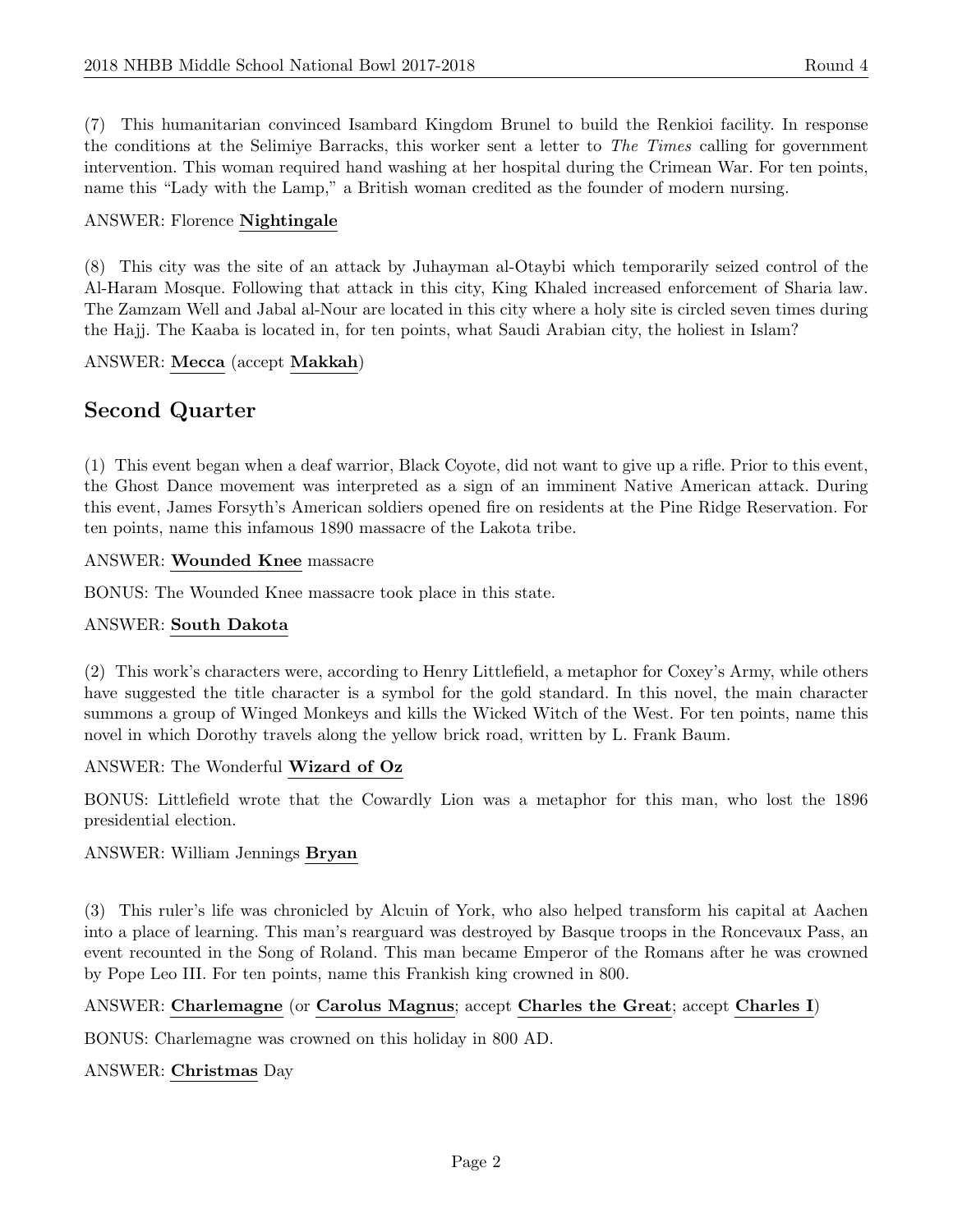(4) This battle was preceded by one side's capture of Amurru. During this battle, two Shashu spies convinced one side that the enemy was in Aleppo, when they were actually hiding beyond the city walls. This battle's winner was able to push the enemy back to the Orontes River. The largest chariot battle in history was, for ten points, what 1274 BC battle between Ramses II and the Hittites?

#### ANSWER: Battle of Kadesh

BONUS: The Battle of Kadesh led to the issuing of history's first example of this type of document, which was signed by Ramses II and Hattusilli III.

ANSWER: peace treaty (prompt on partial answer)

(5) This man led the battalion that captured Redoubt 10 at Yorktown. This man, who later wrote the Report on Manufactures, served for years as Washington's aide-de-camp during the Revolution. This champion of the First Bank of the United States wrote most of the Federalist Papers. For ten points, name this founding father, the first Secretary of the Treasury.

#### ANSWER: Alexander Hamilton

BONUS: Hamilton's Report on Manufactures inspired this school of economics, as well as an economic plan of the same name developed by Henry Clay.

ANSWER: American School and/or System

(6) This war included a nuclear-powered submarine sinking an enemy ship when the Conqueror fired upon the *General Belgrano*. During this war, one side made landings at San Carlos Water before winning the Battle of Goose Green. The Malvinas were reclaimed from Leopoldo Galtieri in this conflict. For ten points, name this 1982 war between Britain and Argentina over islands in the South Atlantic.

#### ANSWER: Falklands War (accept South Atlantic War)

BONUS: During the Falklands War, this news organization controversially reported on impending attack plans and explained why Argentinian air bombs weren't exploding, possibly putting British soldiers in danger.

#### ANSWER: BBC (accept British Broadcasting Corporation)

(7) This position was first held by a non-European in 1961 after an airplane crashed killed Dag Hammarskjold. The Oil-for-Food program was initiated by Kofi Annan, another holder of this position. In January 2017, Antonio Guterres replaced Ban Ki-Moon to become the current holder of this position. For ten points, give the title held by the chief administrative officer of the United Nations.

ANSWER: Secretary-General of the United Nations (prompt on secretary-general)

BONUS: After the death of Dag Hammarskjold, a diplomat from this country, U Thant, replaced him. U Thant had earlier led an Educational Organizing Committee in this country's city of Rangoon.

ANSWER: Myanmar (accept Burma)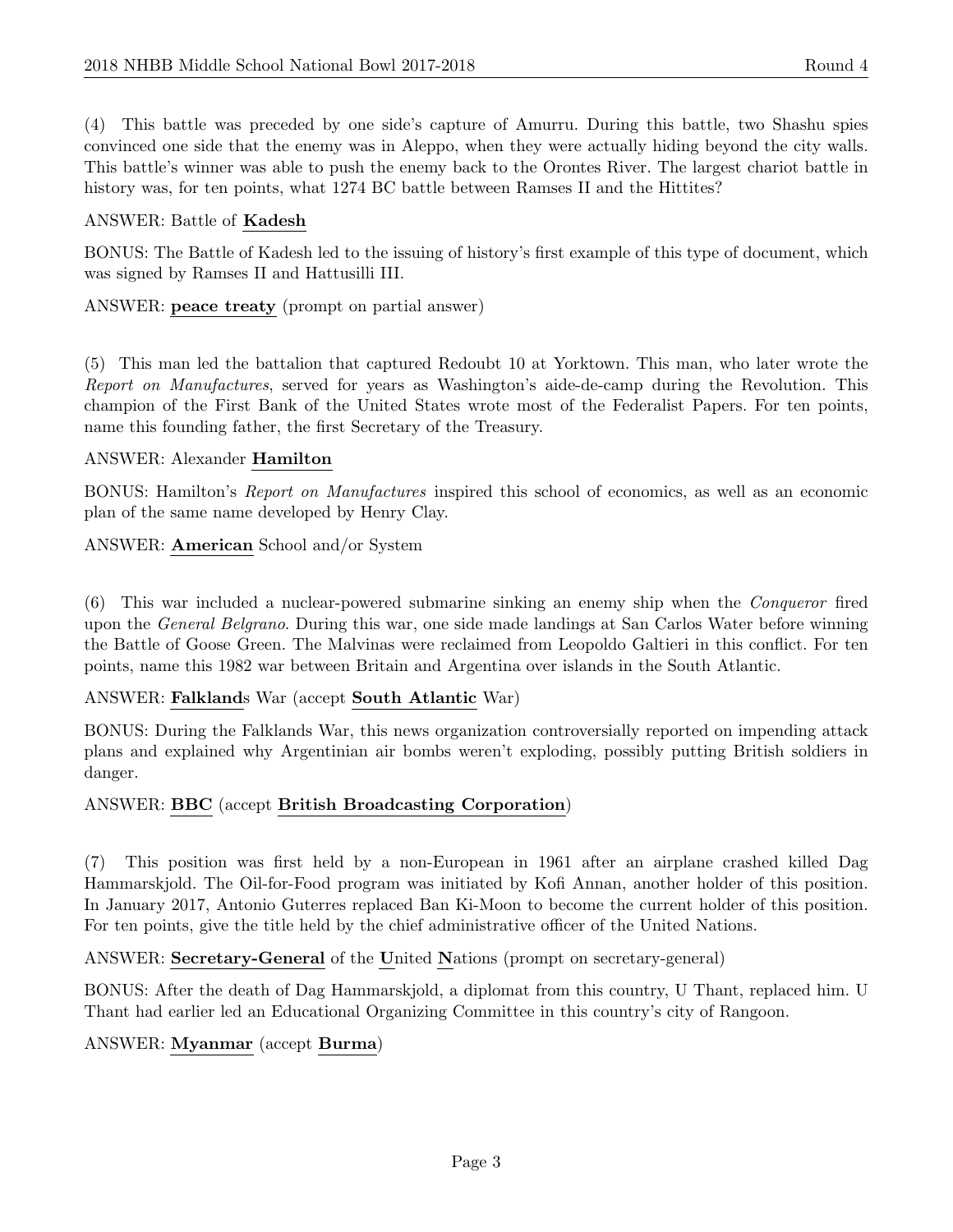(8) This location was the target of Gustavus Fox's futile attempt at resupplying via the Baltic. The ship Star of the West was struck three times in an attempt to resupply this location, which Robert Anderson was forced to surrender to PGT Beauregard. Students at the Citadel helped besiege, for ten points, what harbor fort in South Carolina where the first shots of the Civil War were fired?

## ANSWER: Fort Sumter

BONUS: Fort Sumter protected the harbor of this South Carolina city.

## ANSWER: Charleston

# Third Quarter

The categories are . . .

- 1. Reconstruction
- 2. The Black Death
- 3. The Mughal Empire

#### **RECONSTRUCTION**

Name the...

(1) President who opposed many Reconstruction efforts after succeeding Abraham Lincoln.

ANSWER: Andrew Johnson (prompt on Johnson)

(2) Type of discriminatory law used by the South against blacks, named for a theater character.

# ANSWER: Jim Crow laws

- (3) Constitutional amendment that banned slavery.
- ANSWER: 13th Amendment to the US Constitution
- (4) Amendment that barred states from preventing eligible blacks from voting.
- ANSWER: 15th Amendment to the US Constitution
- (5) Year in which Rutherford B. Hayes' Presidential victory ended Reconstruction.
- ANSWER: US Presidential election of 1876
- (6) Agency, led by Oliver Howard, that provided food and clothing for newly emancipated slaves.

# ANSWER: Freedmen's Bureau (or the Bureau of Refugees, Freedmen, and Abandoned Lands)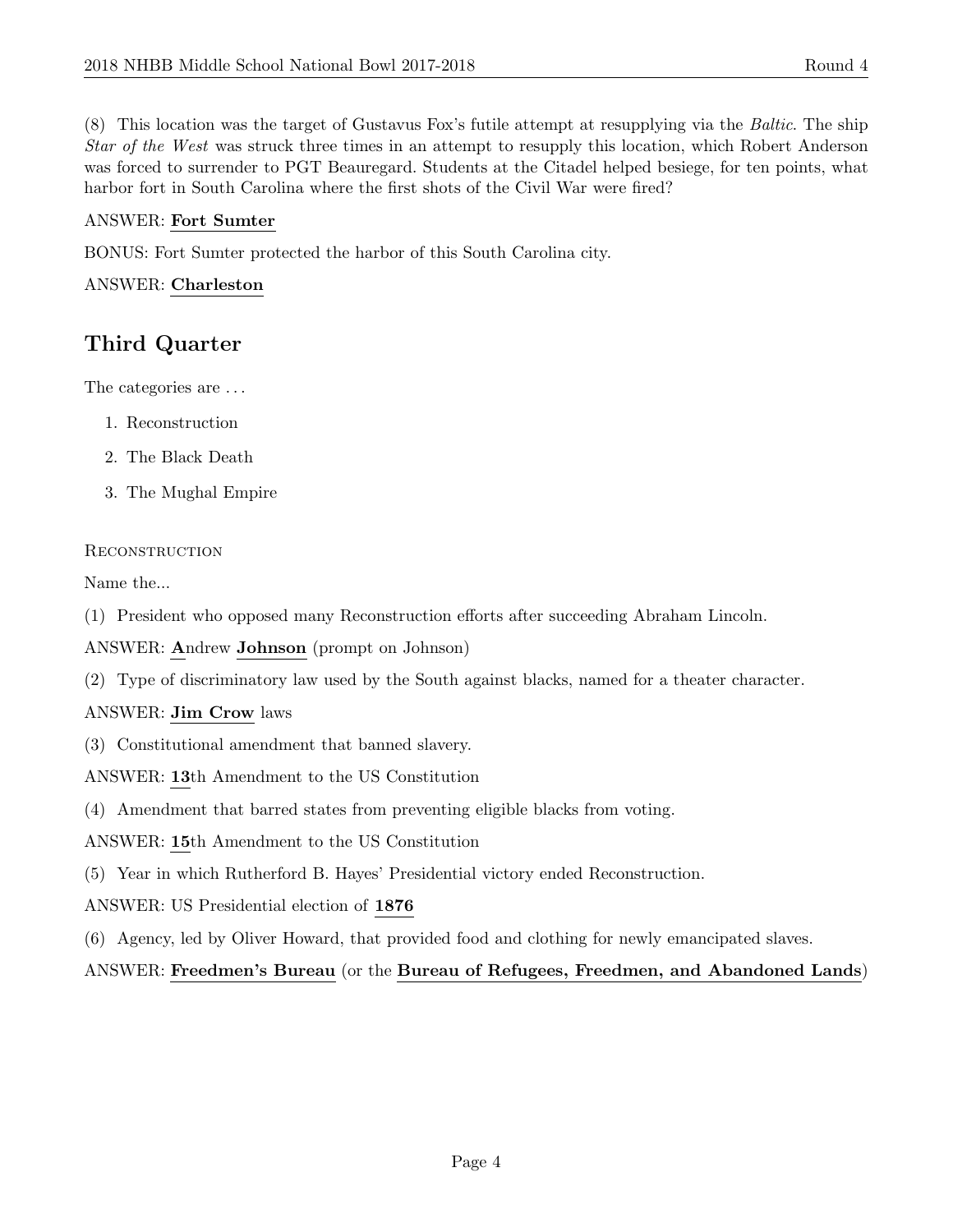THE BLACK DEATH

Name the...

(1) Modern-day country where it struck in Pisa and Sicily.

# ANSWER: Italy

(2) Type of plague caused by bacterial infection that characterized the Black Death.

# ANSWER: bubonic plague

(3) Religious group accused of poisoning wells during the Black Death.

ANSWER: Jewish people

(4) "Medical" practice in which leeches were placed on the afflicted patient.

ANSWER: bloodletting (accept bleeding; accept any descriptions of removing blood)

(5) Foul objects that the Mongols hurled into Caffa, spreading the disease.

ANSWER: human bodies (accept corpses, etc.)

(6) Bacteria that causes the plague involved in the Black Death.

ANSWER: Yersinia pestis (prompt on Yersinia; prompt on pestis)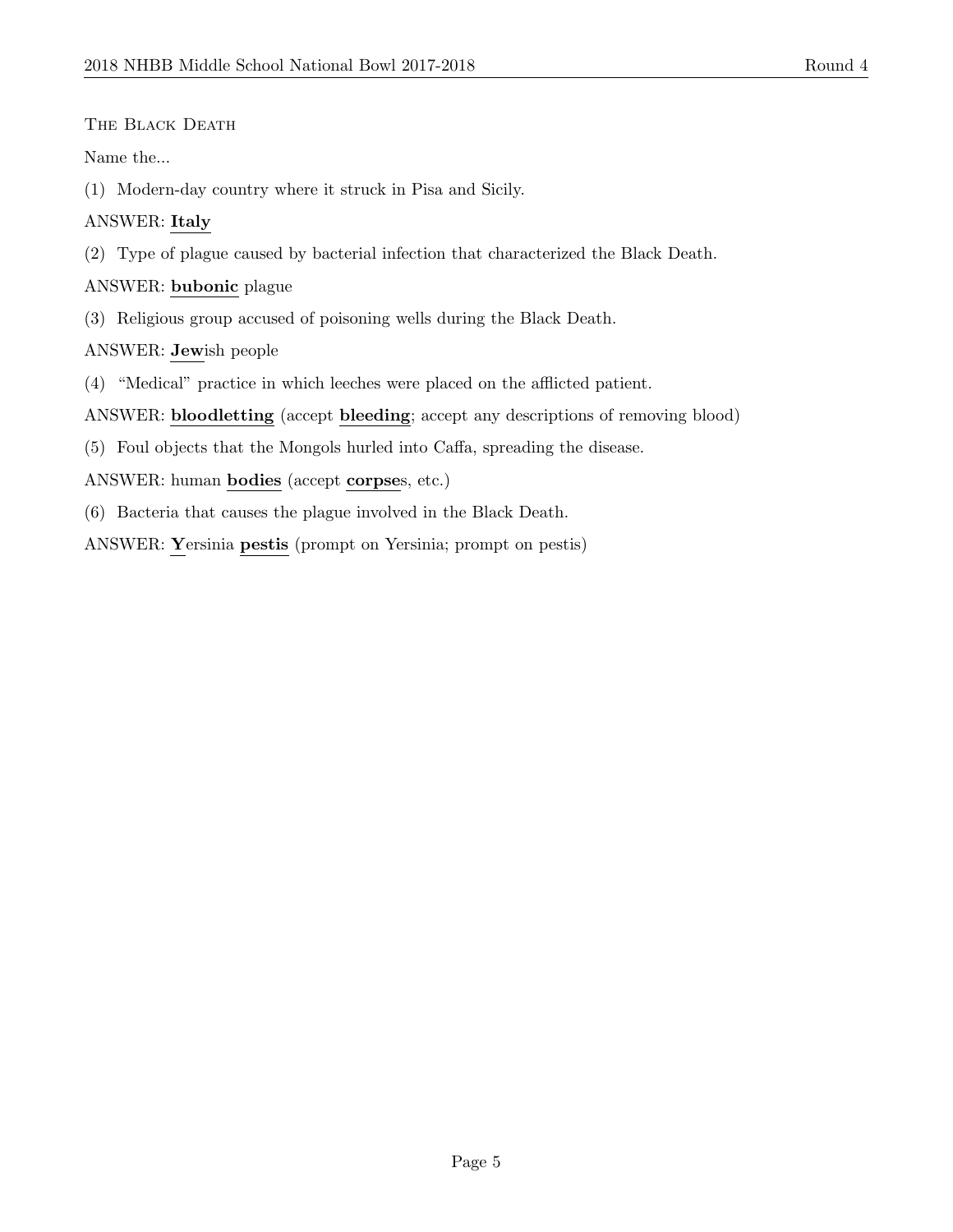#### The Mughal Empire

In the history of the Mughal Empire, name the...

(1) Abrahamic religion it practiced which required studying the Quran.

#### ANSWER: Sunni Islam (accept Muslims)

(2) Subcontinent it ruled from capitals like Lahore and Agra.

#### ANSWER: India

(3) Ivory-white marble mausoleum built by Shah Jahan for his wife.

# ANSWER: Taj Mahal

(4) Founder of the empire who won the First Battle of Panipat.

#### ANSWER: Babur (Zahir-ud-din Muhammad)

(5) Lame Turkic conqueror from whom this empire's rulers were descended.

ANSWER: Tamerlane (accept Timur the Lame; accept Amir Timur)

(6) Jeweled throne used by the Mughal Emperors which was located in the Red Fort.

ANSWER: Peacock Throne (accept Mayur Singhasana; accept Takht-i Tavus)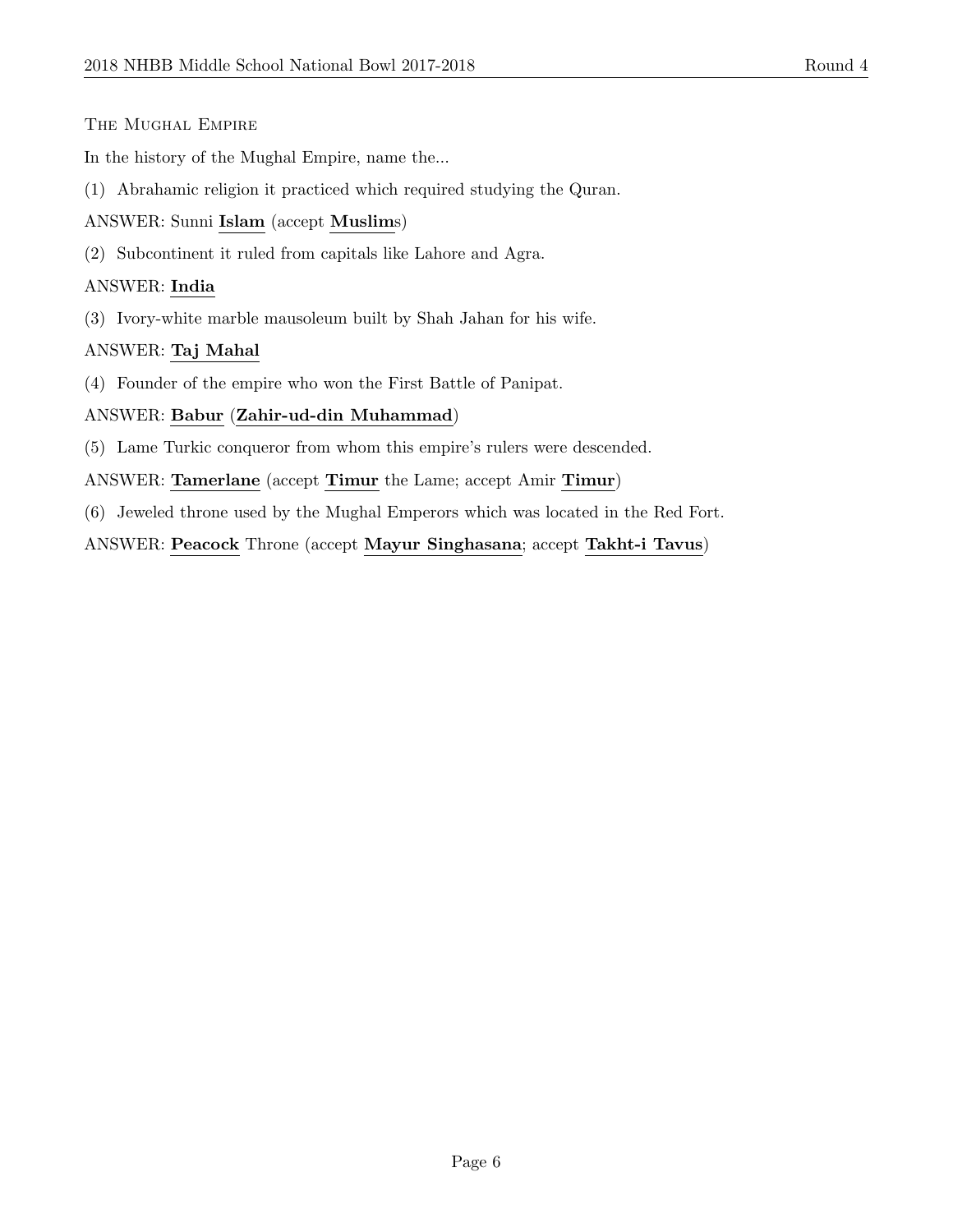# Fourth Quarter

(1) This man's demand for control of Asia Minor triggered the Chanak Crisis which followed the conquest of Smyrna. The Latin alphabet was adopted by this man who pushed westernization in his (+) Six Arrows ideology. This man resisted a post-World War I partition of his country while based out of (\*) Ankara. The banning of the fez was a reform instituted by, for ten points, what founder of modern Turkey?

ANSWER: Mustafa Kemal Ataturk (accept either underlined name)

(2) This man once received a note with two blue circles surrounding a red circle after Bruno (+) Hauptmann targeted his family. This man's reputation suffered after he accused Jews and the Roosevelt administration of agitating for war at an (\*) America First rally. This man first rose to fame for his feats on The Spirit of St. Louis. For ten points, name this man who completed the first solo transatlantic flight.

#### ANSWER: Charles Lindbergh

(3) This man supposedly swam an 8-minute mile in the Yangtze upon returning from exile. The "Four Pests" were targeted by this man which led to farmers chasing (+) sparrows around until they died of exhaustion. During the Cultural Revolution, this man created the (\*) Red Guards. The Great Leap Forward was planned by, for ten points, what Communist leader of China whose sayings are collected in The Little Red Book?

ANSWER: Mao Zedong (accept Mao Tse-tung)

(4) This memorial was called a "nihilistic slab" by James Webb. Ross Perot allegedly called the creator of this memorial an  $(+)$  "egg roll" during a controversy that only died down after the inclusion of Frederick Hart's "heroic" sculpture of  $(*)$  Three Servicemen. Maya Lin designed, for ten points, what memorial in which two pieces of black granite are inscribed with the names of soldiers lost in a Southeast Asian war?

ANSWER: Vietnam War Memorial (accept Vietnam Veterans Memorial; accept descriptions of the Vietnam Wall)

(5) This ruler signed an "Eternal Peace" with Khosrau I to end a war with the Sassanids. This man's armies were led by Narses and  $(+)$  Belisarius, the former of which handed out sacks of gold to stop the Nika Riots. The Body of Civil Law was created by this Emperor whose (\*) namesake plague ended his conquest of Italy. The Hagia Sophia was commissioned by, for ten points, what husband of Theodora, a Byzantine emperor?

ANSWER: Justinian the Great (accept Justinian I)